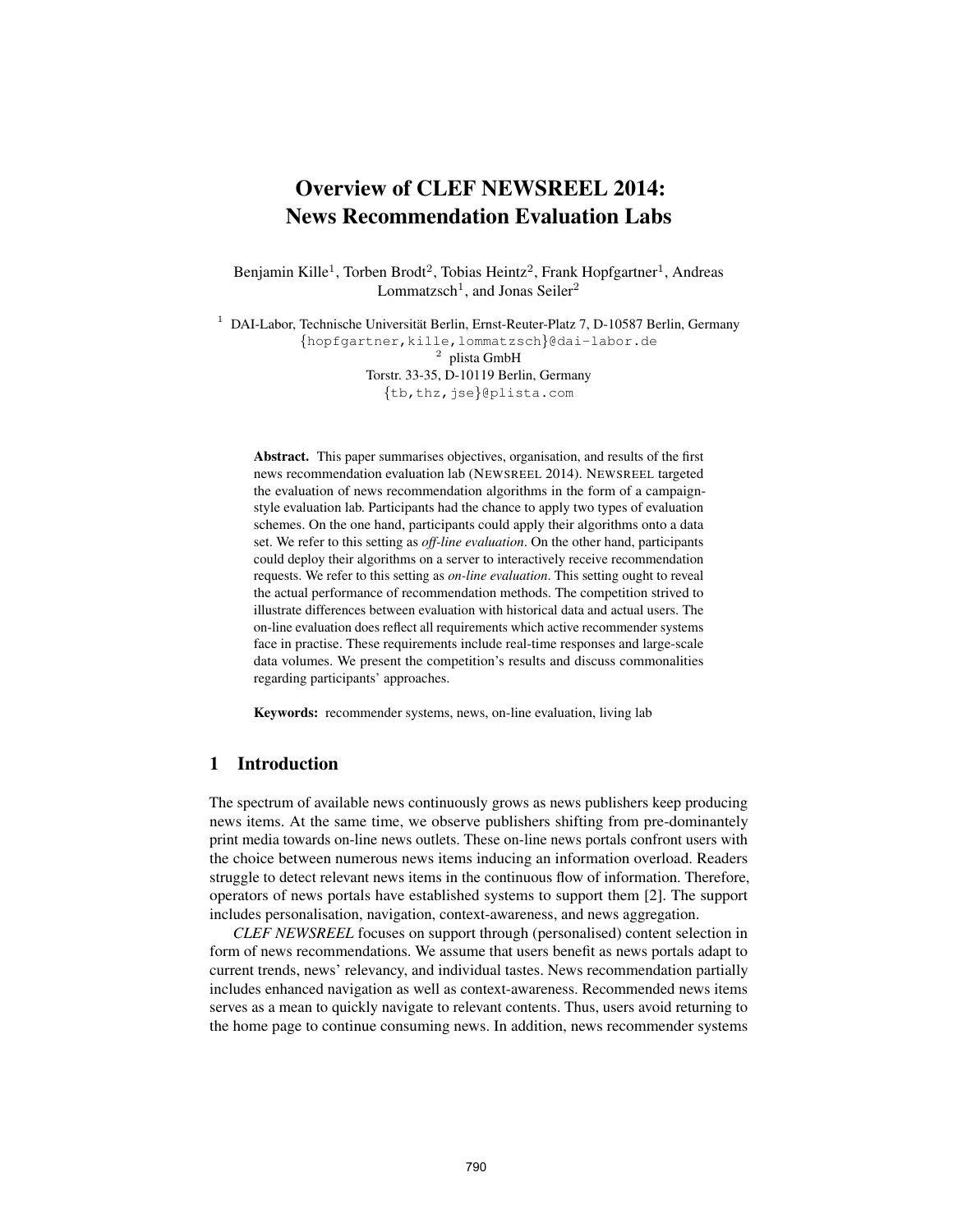may take advantage of contextual factors. These factors include time, locality, along with trends.

Within *NEWSREEL* participants ought to find recommendation algorithms suggesting news items for a variety of news portals. These news portals cover several domains including general news, sports, and information technology. All news portals provide pre-dominantely German news articles. Consequently, approximately 4 out of 5 visitors' browsers carry location identifiers pointing to Germany, Austria, or Switzerland, respectively. The goal of the lab was to let participants determine which of these factors play an important role when recommending news items. The remainder of this paper is organised as follows. Section 2 describes the two tasks and their evaluation methodology. Section 3 summarises the results of the lab and discusses difficulties reported by participants. Section 4 concludes the paper and gives an outlook on how we attempt to continue evaluating news recommendation algorithms.

## 2 Lab Setup

*CLEF NEWSREEL* consisted of two tasks. For Task 1 we provided a data set containing recorded interactions with news portals. We refer to Task 1 as *off-line evaluation*. In addition, participants could deploy their recommendation algorithms in a living lab for Task 2. We refer to Task 2 as *on-line evaluation* and to the living lab platform as the *Open Recommendation Platform* (ORP)<sup>3</sup>. ORP is operated by plista<sup>4</sup>, a company that provides content distribution as well as targeted advertising services for a variety of websites. We dedicate a section to each task describing the goal and evaluation methodology. The reader is refered to [10] for a detailed overview of the setup.

## 2.1 Task 1: Off-line Evaluation

Task 1 mirrors the paradigm of formerly held recommendation challenges such as the *Netflix Prize* challenge (cf. [1]). As part of the challenge, Netflix released a collection of movie ratings. Participants had to predict ratings for unknown (user, item)-pairs in a hold-out evaluation set. Analoguously, we split a collections of interaction with news items in training and test partitions. The initial data set has been described in [11]. Netflix could split their data randomly. This is due to the underlying assumption that movie preferences remain constant over time. In other words, users will continue to (dis-)like movies they once (dis-)liked. In contrast, we refrain to assume that users will enjoy reading news articles they once read. Conversely, we suppose that news' relevancy decreases relatively quickly. Thus, we relinquished to randomly select interactions for evaluation. Instead, we randomly selected time frames which we completely removed from the data set. We avoided a moving time-window approach, as this would have meant to release the entire data collection. We considered 3 parameters for the randomised sampling:

– Portal specificity

<sup>3</sup> http://orp.plista.com

<sup>4</sup> http://plista.com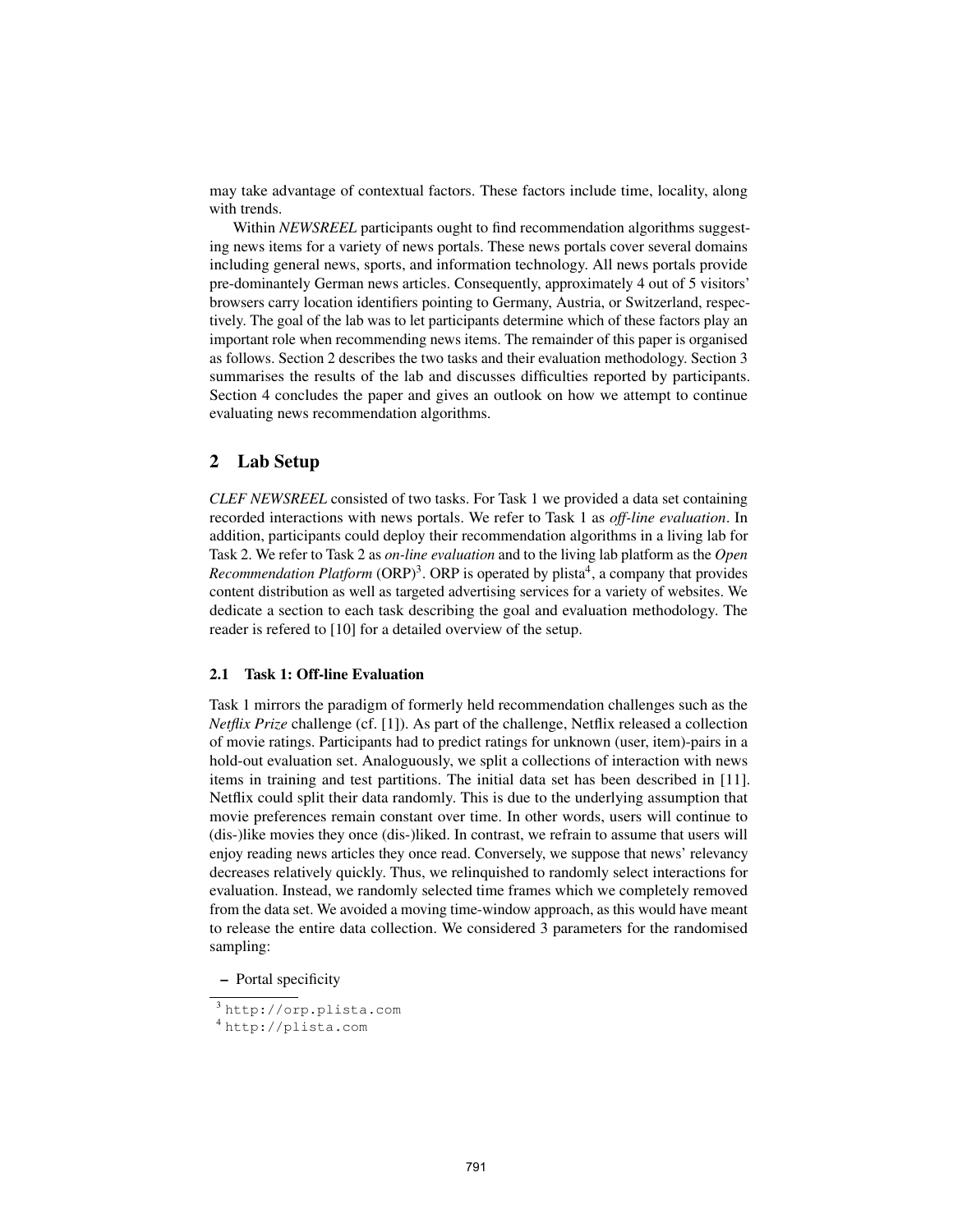- Interval width
- Interval frequency

Portal specificity refers to the choice between using identical time intervals for all news portals and having portal-specific intervals. The former alternative lets us treat all portals in the same way. On the other hand, the latter alternative provides a setting where participants may utilise information from other sources – i.e., other news portals – which better reflects the situation actual news recommenders reflect. For instance, articles targeting a certain event may have been published on some news portals already. The complementary portals could use interactions with these articles to boost their own articles. We decided to sample portal-specific time slots for evaluation. Selecting a suited interval width represents a non-trivial task. Choosing the width too small will result in an insufficient amount of evaluation data. Conversely, setting the width too large will entail a rather high number of articles as well as users missing in the training data. Additionally, the amount of interactions varies over the day and the week. For instance, we observe considerably fewer interaction in the night than in day times. We decided not to keep the interval width fixed, since we expected that this would remedy coincidental bad choices. Thus, we varied the interval width in the set  $\{30, 60, 120, 180, 240\}$  minutes. We observed that recommendation algorithms will struggle to provide adequate suggestion based on training data that lacks the most recent 4 hours [15]. This is mainly due to the rapidly evolving character of news. Moreover, we observe that news portals continue to provide new items which attract a majority of readers. The intial raw data covers a time span of about 1 month. We faced the decision on how many time slots to remove for evaluation. We had to avoid removing data as extensively as leaving insufficient data for training. Conversely, we strived to obtain expressive results. We decided to sample approximately 15 time slots per news portal. Thus, we expected to extract evaluation data about every second day. We noticed some time slots overlapped by chance. We decided to merge both time slots and refrained from resampling. Algorithm 1 outlines the sampling procedure.

| <b>Algorithm 1 Sampling Procedure</b>     |                                                                                        |
|-------------------------------------------|----------------------------------------------------------------------------------------|
|                                           | <b>Input:</b> set of p news portals P, set of w interval widths W, number of samples s |
| $T \leftarrow \emptyset$                  | $\triangleright$ set to contain the sample result                                      |
| <b>function</b> SAMPLE $(P, W, s)$        |                                                                                        |
| <b>for</b> $i \leftarrow 1$ top <b>do</b> |                                                                                        |
| for $j \leftarrow$ 1 tos do               |                                                                                        |
| $T \leftarrow T \cup \text{random}(t, w)$ | $\triangleright$ randomly choose a time point t and interval width w                   |
| end for                                   |                                                                                        |
| end for                                   |                                                                                        |
| return $T$                                |                                                                                        |
| end function                              |                                                                                        |

Having created data for training and testing, we yet have to determine an evaluation metric. Literature on recommender systems' evaluation provides a rich set of metrics.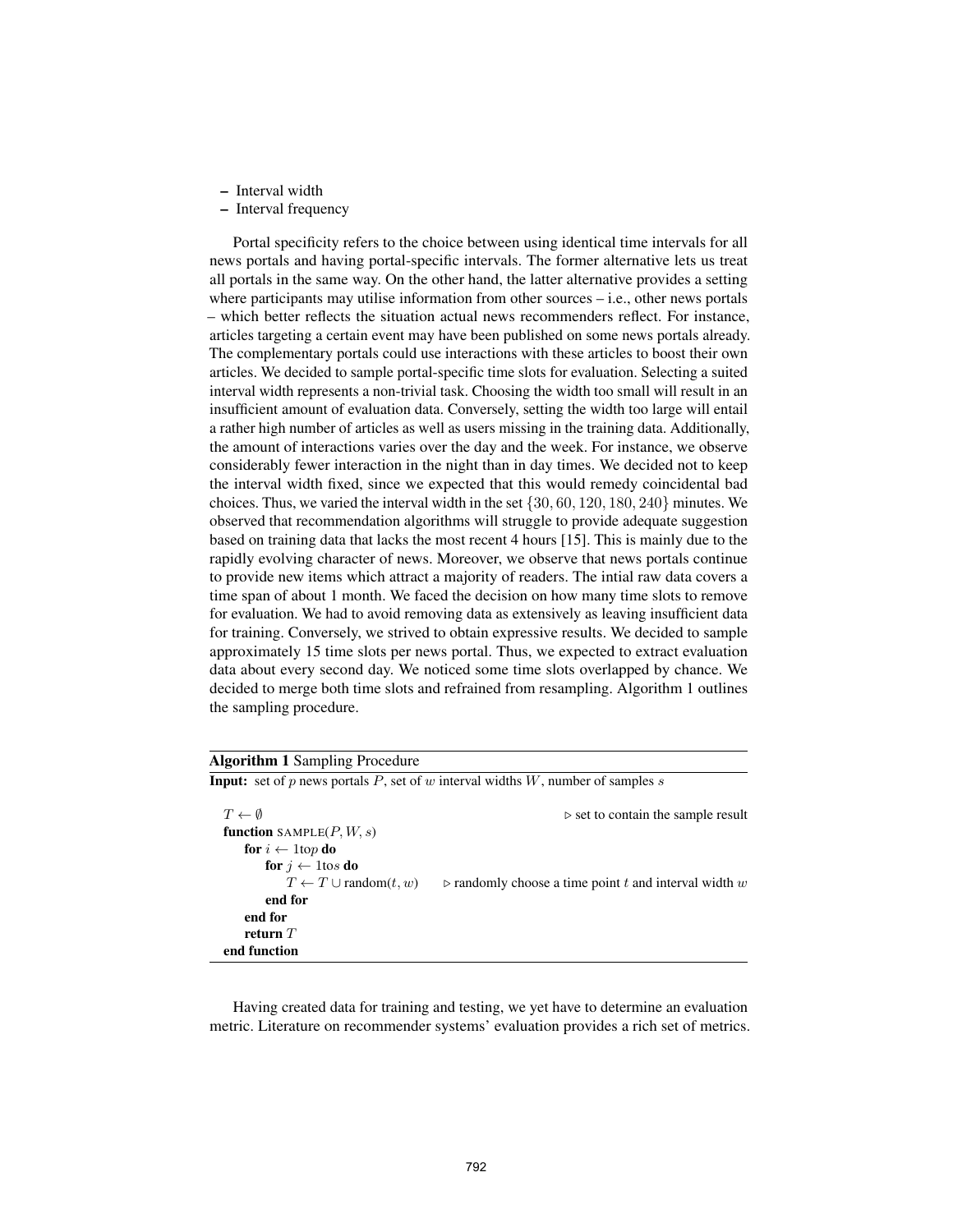Metrics relating to rating prediction accuracy and item ranking are among the most popular choices. Hereby, root mean squared error (RMSE) and mean absolute error (MAE) are frequently used for the former evaluation setting (cf. [8, 9]). Supporters of ranking-oriented evaluation favour metrics such as precision/recall [5], normalised discounted cumulative gain [16], or mean reciprocal rank [14]. Rating prediction as well as ranking-based evaluation require preferences with graded relevancy as input. However, users do not tend to rate news articles. Thus, we cannot apply rating prediction metrics. Also, we cannot apply ranking metrics as we lack data about the pair-wise preference towards news items. Our data carry the signal of users interacting with news items. Thus, we ended up to define the evaluation metric based upon the ability to correctly predict whether an interaction will occur.

Let the pair  $(u, i)$  denote user u reading news item i included in the evaluation data. We challenged participants to select the 10 items each previously observed user would interact with in each evaluation time slot. The choice of exactly 10 items to suggest may appear arbitrary. We observe a majority of users interacting with only few items. Thus, most of the suggestions are likely not correct. On the other hand, limiting the number of suggestions to very few items entails drawbacks as well. Imagine a user who actually reads five articles in a time slot contained in the evaluation data. Having participants suggesting 3 items, a recommender predicting all 5 interactions correctly will appear to perform on level with a recommender only predicting 3 interactions correctly. Thus, requesting many suggestions will provide more sensitivity. This sensitivity allows us to better differentiate the individual recommendation algorithms' performances. On the other hand, the included news portals do not provide more than 6 recommendations at a time. Hence, requesting substantially more recommendation will induce a setting which insufficiently reflects the actual use case. Thus, we opted for 10 suggestions which represents a reasonable trade-off between sensitivity and reflecting the actual scenario. Note that [6] found that 10 preferences typically suffice to provide adequate recommendation. Finally, we define the evaluation metric according to Equation 1:

$$
h = \frac{\sum_{u \in U} \sum_{j=1}^{10} \mathbb{I}(u, i_j)}{10|U|}
$$
 (1)

where h refers to the *hitrate*. I represents the indicator function returning 1 if the predicted interaction occurred and 0 otherwise. The denominator normalises the number of hits by the maximal number possible. Thus, the hitrate falls into the interval  $[0, 1]$ . Since most users will not exhibit 10 interactions in the evaluation time slot, we expect the hitrate to be closer to 0.

#### 2.2 Task 2: On-line Evaluation

Task 2 follows an alternative paradigm compared to Task 1. Task 1 assures comparability of results. This is mainly due to the fact that all participants apply their algorithm onto identical data. Contrarily, Task 2 provides a setting where participants have to handle similar yet not identical data. The plista GmbH has established a living lab where researchers and practitioners can deploy their recommendation algorithms to interact with actual users. This approach allows us to observe the actual performance of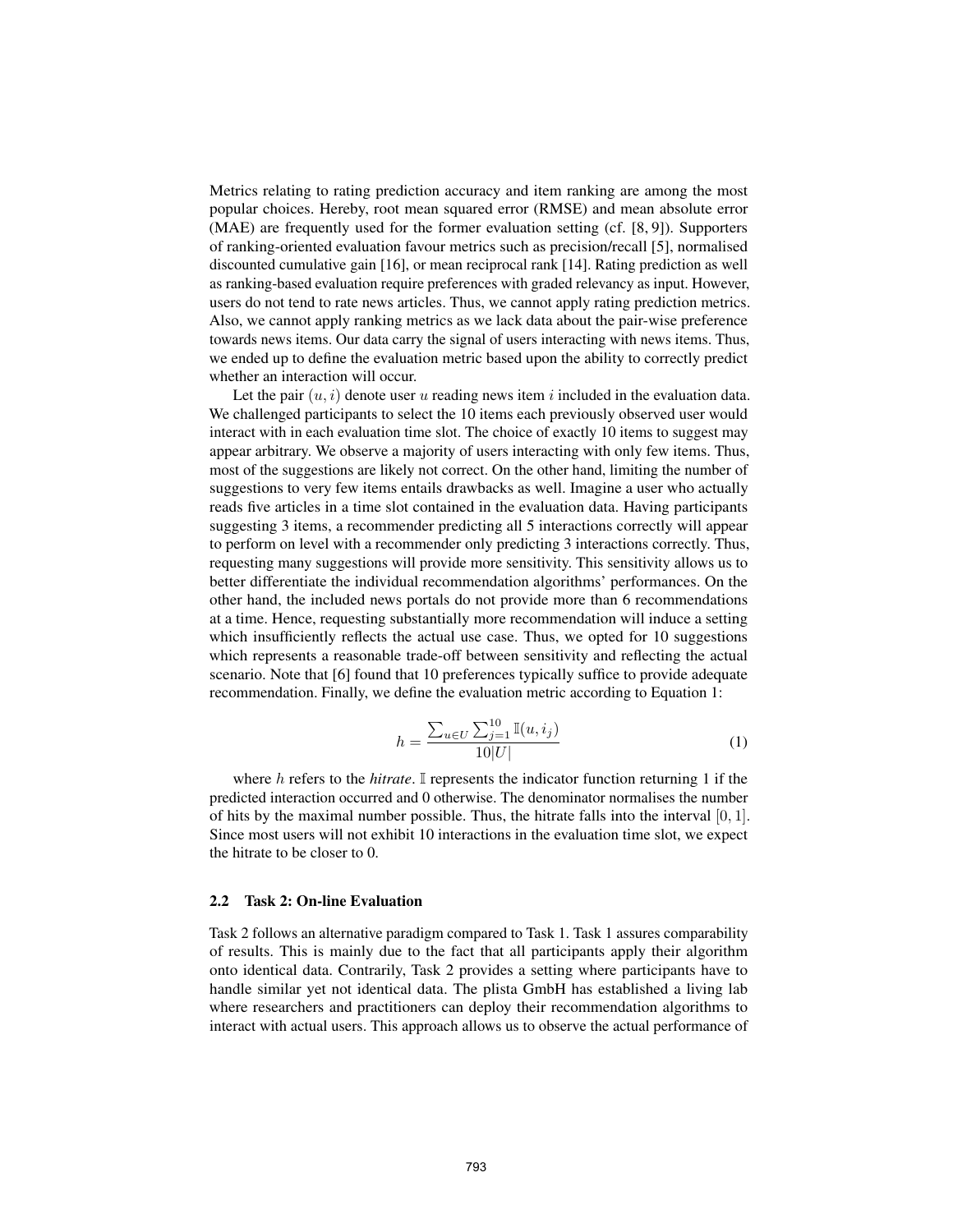recommendation methods. This means that our findings will reflect actual benefits for real users. Further, we are able to observe variations throughout time and conduct studies on large scale as we record more and more data. Conversely, evaluation on recorded data expresses how a method *would* have performed. The approach does entail some disadvantages as well. Participants had to deal with technical requirements including response times, scalability, and availability. Deployed systems faced numerous requests which they had to reply to in at most 100ms. This response time restriction represents a particular challenge for participants located far from Germany where the ORP servers are located. Network latencies might further reduce the available response time. We offered virtual machines to participants who either had no servers at their disposal or suffered from high network latency. As a result, these requirements allowed us to verify how well certain recommendation algorithms adapt to real-world settings.

We asked participants to deploy their recommendation algorithm to a server. Subsequently, they connected the server to ORP which forwarded recommendation requests. Widgets on the individual news portals' website displayed the suggested news items to users. ORP tracks success in terms of clicks. This opens up several ways to evaluate participants' performances. One option is to consider the number of clicks. Considering the relative number of clicks by requests represents another option. Industry refers to this metric as click-through-rate. Given a comparable number of requests, both quantities coincide. In situations with varying number of requests, evaluation becomes tricky. Considering the total number of clicks may bias the evaluation in favour of the participant with more clicks. Conversely, considering the relative number of clicks per requests may favour teams with few requests. We want to evaluate the performance of a recommendation algorithm. ORP provides all participants with the chance to obtain similar number of requests. We decided to consider the absolute number of clicks as decisive criteria. Nevertheless, we additionally present the relative number of clicks per requests in our evaluation.

Baselines support comparing the relative performance of algorithms. We deployed a baseline which is detailed in [13]. The baseline combines two important factors for news recommendation: popularity and recency. We consider a fixed number of interactions that most recently occurred. Our baseline recommends news items included in this list that users had not previously seen. Consequently, we obtain a computationally efficient method that inherently considers popularity and recency.

We realised the participants' need to tune their algorithms. For this reason, we explicitly defined 3 evaluation periods during which performances would be logged. Participants could improve their algorithms before as well as in between the periods. We set the 3 periods to 7-23 February, 1-14 April, and 27-31 May.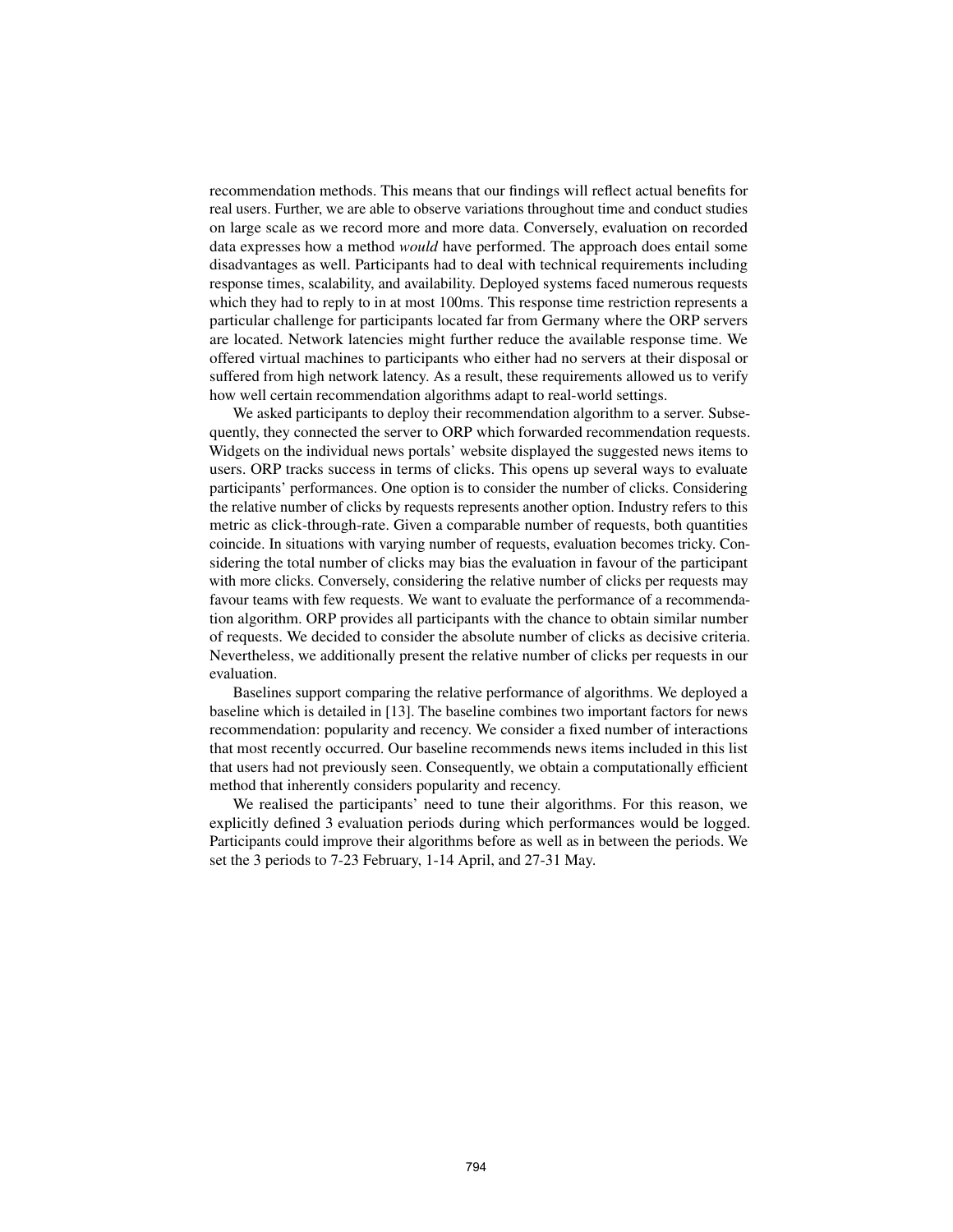## 3 Evaluation

In this section, we detail results of *CLEF NEWSREEL* 2014. We start by giving some statistics about the participation in general. Then, we discuss the results for both tasks. Note that we unfortunately did not receive any submissions for Task 1. We provide some considerations about reasons for this.

#### 3.1 Participation

51 participants registered for Task 1. 52 participants registered for Task 2. Thereof, no participant submitted a solution for Task 1. We observed 13 active participants for Task 2. Note that participants had the chance to contribute several solutions for Task 2. 4 participants submitted a working notes paper to the CLEF proceedings [3].

#### 3.2 Evaluation of Task 1

We have not received any submissions for Task 1. Thus, we cannot report any results on how well the future interactions could be predicted. We can think of several reasons which may have prevented participants from submitting results. First, the data set exhibits a large volume of more than 60GB. Thus, we required participants to process such volumes. Participants' available computational resources may not have allow to iteratively optimise their recommendation algorithms for this amount of data. Second, we imagine that participants might have preferred Task 2 over Task 1. This preferences may be due to the interactive character as well as the rather unique chance to evaluate algorithms with actual users' feedback. We admit that there are rather plenty of data set driven competition. For instance, the online platform www.kaggle.com offers a variety of data sets. Finally, the restriction to German news articles might have prevented participants who attempted to evaluate content-based approach but do not speak German.

### 3.3 Evaluation of Task 2

Throughout the pre-defined evaluation periods, we observed 13 active participants on the ORP. Unfortunately, the component recording the performance failed twice. Thus, we did not receive data for the times between 7-12 February and 27-31 May. None of the teams were active in all periods. This illustrates the technical requirements which participants faced. ORP automatically disables the communication with participants in case their servers do not respond in time. ORP tries to re-establish the communication. We noticed that the re-establishing has not succeeded in all occasions. We allowed participants to simultaneously deploy several algorithms. Some participants used this more extensively than other did. Table 1 shows the results for the evaluation periods 7–23 February, 1–14 April, and 27–31 May. We list the number of clicks, requests and their ratio for each algorithm which was active during the period. We note that the number of requests does vary between algorithms. Algorithm *AL* gathered the most clicks in periods 2 and 3 as well as the second most clicks in the first period. Note that the *baseline* constantly appears under the five best performing algorithms. This indicates that popularity and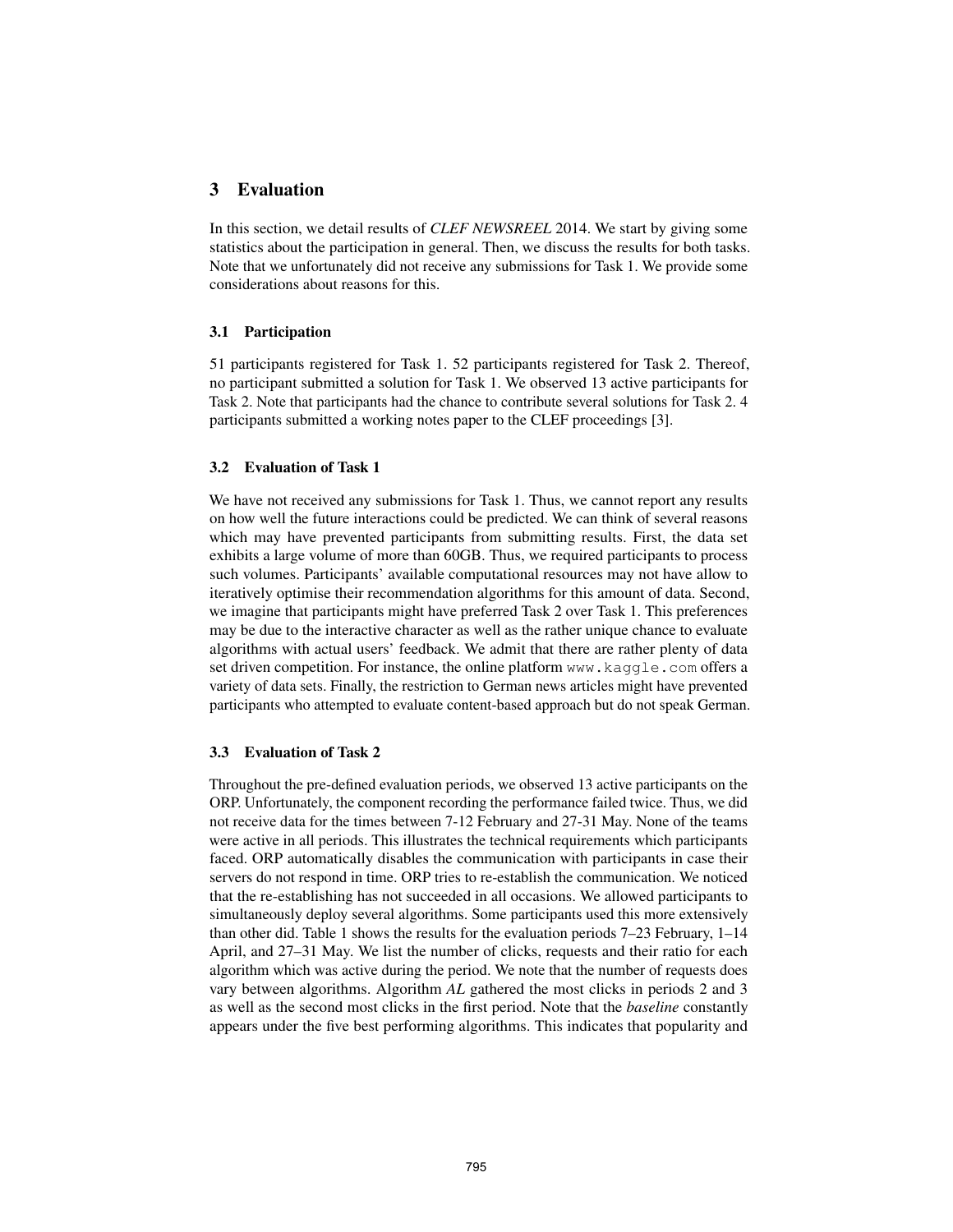recency represent two important factors when recommending news. Additionally, the baseline provides low computational complexity such that it is able to reply to a large fraction of requests. Table 2 aggregates the results per participant. The aggregated results confirm our impressions from the algorithm-level.

In addition to the overall figure, we investigate whether particular algorithms perform exceptionally well in specific contexts. Context refers either to specific news portals or daytimes. News portals offer varying contents. For instance, www.sport1.de is dedicated to sports-related news while www.gulli.com provides news on information technology. Thus, we look at the performance of individual algorithm with respect to specific publishers. Likewise, we investigate algorithms' performances throughout the day. We suppose that different types of users consume news at varying hours of the day. For instance, users reading news early in the morning may have other interests than users reading late in the evening. This matches with the findings of [18]. Figure 1 shows a heatmap relating algorithms with the publisher and hour of day. We note that few algorithms perform on comparable levels for all publishers and throughout the day. This indicates that combining several recommendation algorithms in an ensemble yields potential to obtain better performance.

We do not know details to all recommendation algorithms. The participants who submitted their ideas in form of working notes used different ideas. Most systems carried a fall-back solution in terms of most-popular and/or most-recent strategies. Additionally, participants contributed more sophisticated algorithms. These algorithms included association rules [12], content-based recommenders [4], and ensembles of different recommendation strategies [7]. Reportedly, more sophisticated methods had trouble dealing with the high volume of requests. In particular the peaking hours during lunch break were reportedly hard to handle. Our baseline method combines the notions of most-popular and most-recent recommendation. The evaluation shows that the baseline is hard to beat. This may be due to the technical restrictions rather than the recommendation quality. More sophisticated method which just miss the response time limit may provide better recommendations.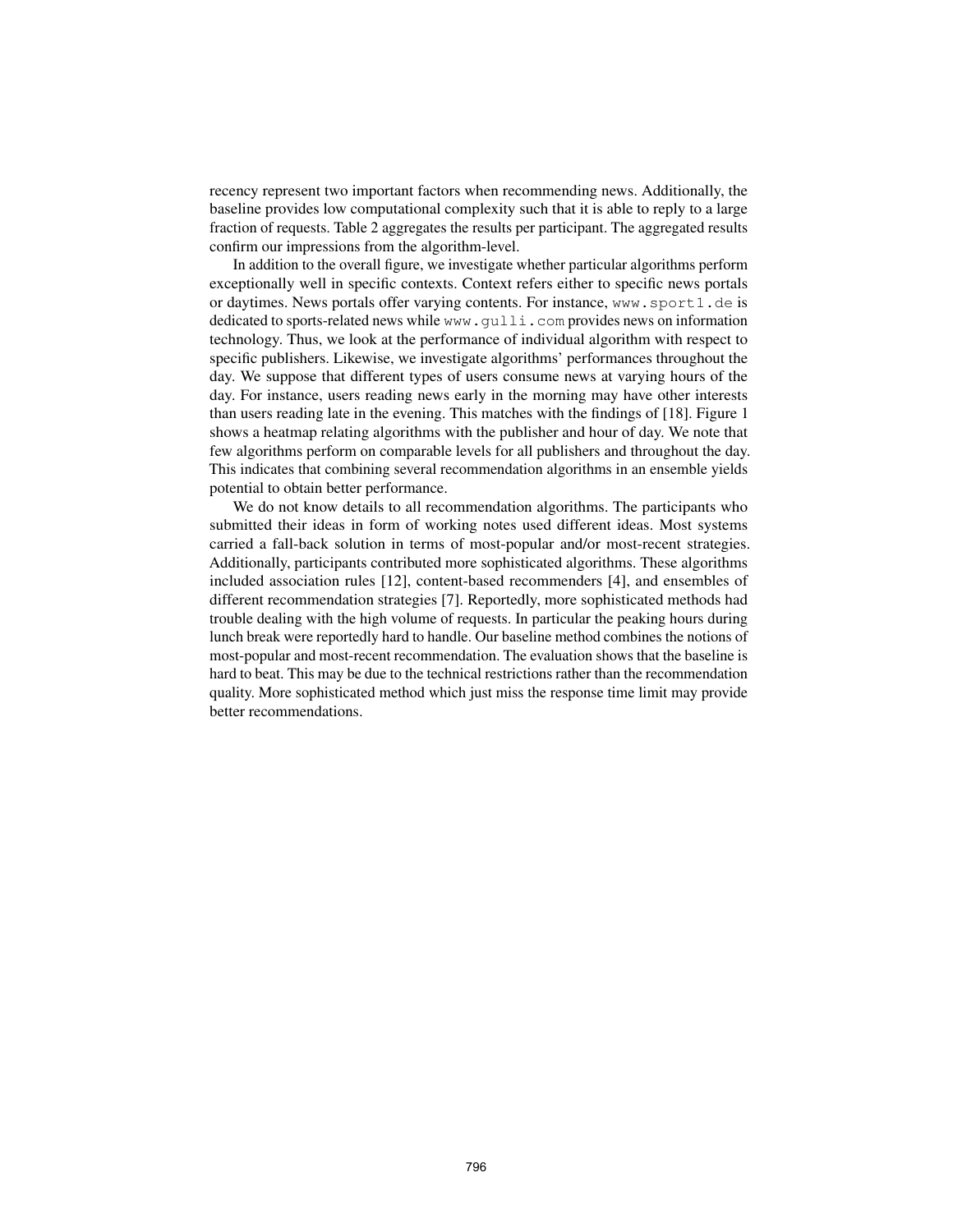

Fig. 1: Algorithms' click-through-rate grouped by time of day as well as by publisher.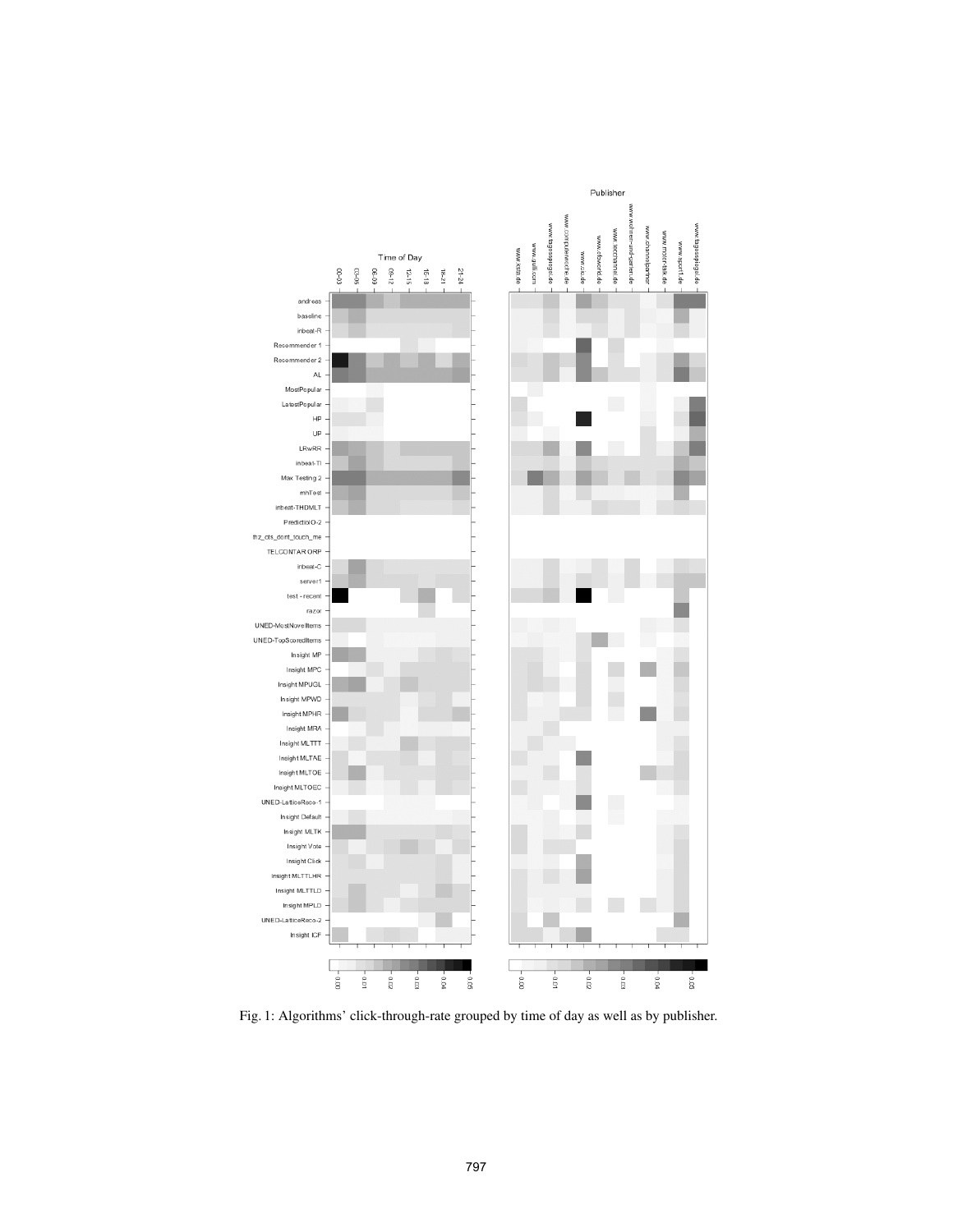| Table 1: Results of Task 2 grouped by the evaluation periods. We list the number of clicks, number |  |
|----------------------------------------------------------------------------------------------------|--|
| of requests, and their ratio for all participating algorithms. Notice that the highest numbers of  |  |
| clicks per period are highlighted in bold font.                                                    |  |

|                            | $1-14$ Apr<br>7-23 Feb |                     |                |                  | 27-31 May                                                          |                      |                          |              |      |
|----------------------------|------------------------|---------------------|----------------|------------------|--------------------------------------------------------------------|----------------------|--------------------------|--------------|------|
| <b>Algorithm</b>           |                        |                     |                |                  | <b>Clicks Requests CTR Clicks Requests CTR Clicks Requests CTR</b> |                      |                          |              |      |
| AL                         | 6,426                  | 436,094 0.01 17,220 |                |                  | $801,078$ 0.02                                                     |                      | 2,519                    | 127,928      | 0.02 |
| andreas                    | 8,649                  | 581,243 0.01 16,004 |                |                  | 767,039 0.02                                                       |                      | 422                      | 30,519 0.01  |      |
| baseline                   | 2,642                  | 256,406 0.01        |                | 5,616            | 418,556 0.01                                                       |                      | 663                      | 54,912 0.01  |      |
| HP                         |                        |                     |                | 56               | 8,501 0.01                                                         |                      | $\overline{\phantom{m}}$ |              |      |
| inbeat-C                   | 1,855                  | 193,114 0.01        |                | 120              | 13,987 0.01                                                        |                      | $\overline{a}$           |              |      |
| inbeat-R                   | 2,118                  | 228,930 0.01        |                | 141              | 16,747                                                             | 0.01                 | 1,192                    | 106,303 0.01 |      |
| inbeat-THDMLT              | 1,883                  | 187,466 0.01        |                | 97               | 14,373                                                             | 0.01                 | 3                        | 618          | 0.00 |
| inbeat-TI                  | 3,139                  | 251,529 0.01        |                | 1,222            | 88,540 0.01                                                        |                      | $\qquad \qquad -$        |              |      |
| Insight Click              |                        |                     |                |                  |                                                                    | $\overline{a}$       | 153                      | 17,751       | 0.01 |
| <b>Insight Default</b>     | Ē,                     |                     |                | -                |                                                                    | $\frac{1}{2}$        | 122                      | 42,903       | 0.00 |
| Insight ICF                |                        |                     |                | $\overline{a}$   |                                                                    | $\overline{a}$       | 29                       | 2,949        | 0.01 |
| <b>Insight MLTAE</b>       |                        |                     |                | $\overline{a}$   |                                                                    | $\frac{1}{2}$        | 128                      | 14,833       | 0.01 |
| Insight MLTK               |                        |                     | $\overline{a}$ | L,               | $\overline{a}$                                                     | $\overline{a}$       | 177                      | 21,620       | 0.01 |
| Insight MLTOE              |                        |                     | $\overline{a}$ | $\overline{a}$   | $\overline{a}$                                                     | $\qquad \qquad \Box$ | 107                      | 11,711       | 0.01 |
| Insight MLTOEC             |                        |                     |                |                  |                                                                    | $\overline{a}$       | 86                       | 11,526 0.01  |      |
| Insight MLTTLD             |                        |                     | $\overline{a}$ | L                |                                                                    | $\overline{a}$       | 170                      | 19,380 0.01  |      |
| <b>Insight MLTTLHR</b>     |                        |                     |                | $\overline{a}$   |                                                                    | $\qquad \qquad \Box$ | 181                      | 20,185       | 0.01 |
| Insight MLTTT              |                        |                     | $\overline{a}$ | $\overline{a}$   |                                                                    | $\overline{a}$       | 96                       | 12,455       | 0.01 |
| Insight MP                 |                        |                     | $\overline{a}$ | $\overline{a}$   | $\overline{a}$                                                     | $\overline{a}$       | 126                      | 16,481       | 0.01 |
| Insight MPC                |                        |                     | $\overline{a}$ | $\overline{a}$   |                                                                    | $\overline{a}$       | 119                      | 11,933       | 0.01 |
| Insight MPHR               |                        |                     |                |                  |                                                                    | $\overline{a}$       | 135                      | 13,754 0.01  |      |
| Insight MPLD               |                        |                     |                |                  |                                                                    | $\frac{1}{2}$        | 171                      | 19,394 0.01  |      |
| <b>Insight MPUGL</b>       |                        | L.                  | $\overline{a}$ | $\overline{a}$   | L.                                                                 | $\overline{a}$       | 115                      | 11,425 0.01  |      |
| Insight MPWD               |                        |                     |                | L,               |                                                                    | $\overline{a}$       | 130                      | 16,553 0.01  |      |
| <b>Insight MRA</b>         |                        |                     |                |                  |                                                                    | $\overline{a}$       | 78                       | 14,297       | 0.01 |
| Insight Vote               |                        |                     |                | $\overline{a}$   |                                                                    | $\qquad \qquad \Box$ | 179                      | 17,632 0.01  |      |
| LatestPopular              |                        |                     |                | 52               | 8,736 0.01                                                         |                      | $\overline{a}$           |              |      |
| LRwRR                      |                        |                     | $\overline{a}$ | 1,333            | 89,428                                                             | 0.01                 | $\qquad \qquad -$        |              |      |
| Max Testing 2              | 1,932                  | 106,151 0.02        |                | 6,972            | 337,551                                                            | 0.02                 | 151                      | 10,192 0.01  |      |
| mhTest                     | 521                    | 119,067             | 0.00           | 3,914            | 220,303 0.02                                                       |                      | 1,102                    | 100,604 0.01 |      |
| MostPopular                |                        |                     |                | 2                | 8,652 0.00                                                         |                      | $\overline{a}$           |              |      |
| razor                      | $\overline{0}$         |                     | 57 0.00        | $\mathbf{1}$     | 81                                                                 | 0.01                 | $\overline{a}$           |              |      |
| Recommender 1              | Ē,                     |                     | $\overline{a}$ | 18               | 2,816 0.01                                                         |                      | $\overline{a}$           |              |      |
| Recommender 2              |                        |                     | $\overline{a}$ | 606              | 35,758 0.02                                                        |                      |                          |              |      |
| server1                    | 3,592                  | 335,861 0.01        |                | $\overline{a}$   | $\overline{a}$                                                     |                      |                          |              |      |
| TELCONTAR ORP              | $\boldsymbol{0}$       | 370,616 0.00        |                | $\boldsymbol{0}$ | 874,759 0.00                                                       |                      | $\overline{a}$           |              |      |
| test - recent              |                        |                     | $\overline{a}$ | 122              | 8,231 0.01                                                         |                      | $\overline{\phantom{m}}$ |              |      |
| UNED-Lattice-Reco-1        |                        |                     |                | $\overline{a}$   |                                                                    |                      | 61                       | 29,543       | 0.00 |
| UNED-Lattice-Reco-2        |                        |                     | $\overline{a}$ | $\overline{a}$   |                                                                    | L,                   | 34                       | 2,384 0.01   |      |
| <b>UNED-MostNovelItems</b> |                        |                     |                | L,               |                                                                    | $\overline{a}$       | 370                      | 69,607       | 0.01 |
| UNED-TopScoredItems        |                        |                     |                |                  |                                                                    | $\overline{a}$       | 142                      | 51,489       | 0.00 |
| UP                         | L.                     | L,                  | $\overline{a}$ | 41               | 8,687 0.00                                                         |                      | $\overline{\phantom{a}}$ |              |      |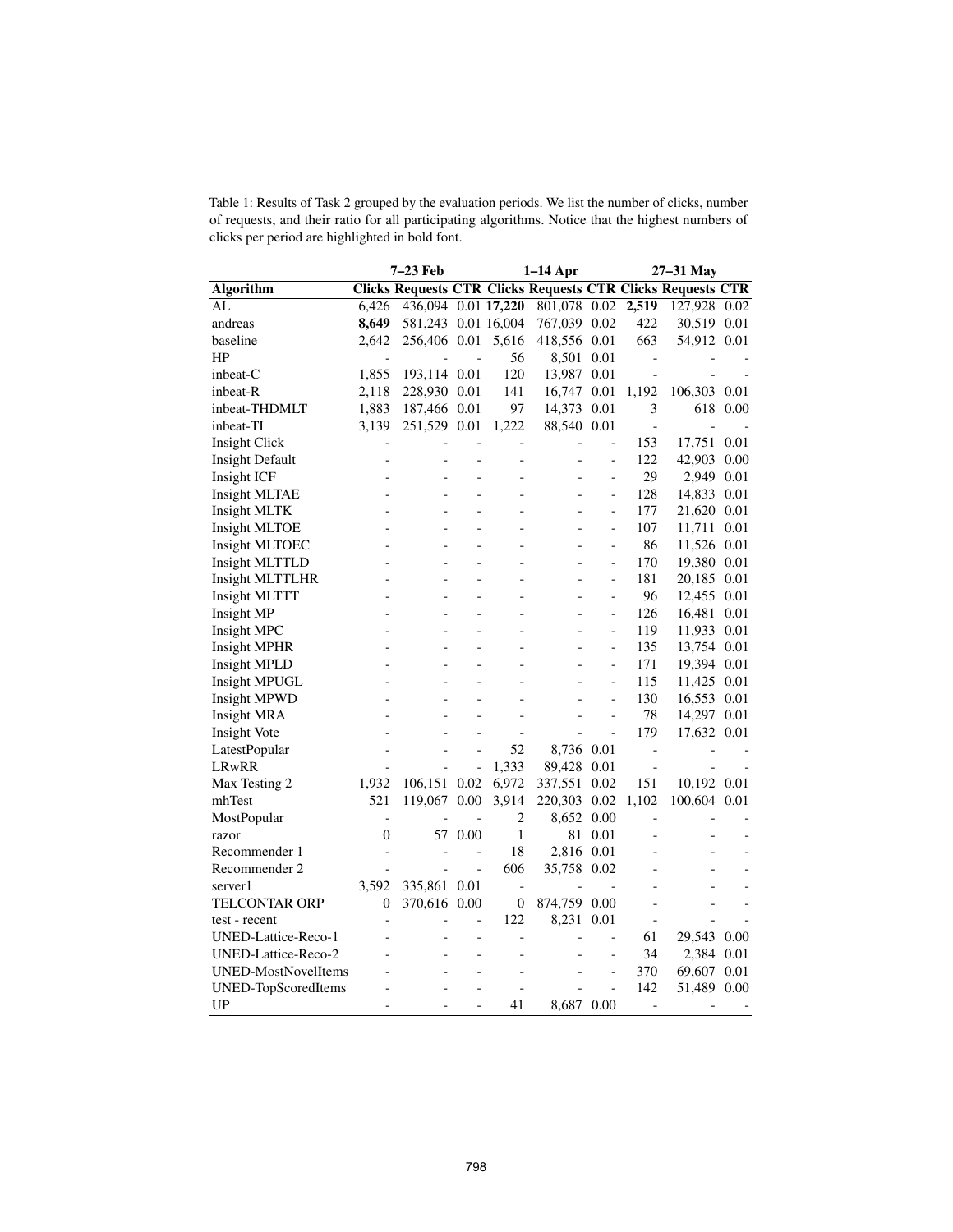| <b>Team</b>             | <b>Reference Clicks Requests CTR</b> |       |                  |      |
|-------------------------|--------------------------------------|-------|------------------|------|
| labor                   | [13]                                 |       | 26,165 1,365,100 | 0.02 |
| abc                     | [13]                                 |       | 25,075 1,378,801 | 0.02 |
| inbeat                  | [12]                                 |       | 11,770 1,101,607 | 0.01 |
| plista GmbH             |                                      |       | 9,055 1,765,379  | 0.01 |
| baseline                | [13]                                 | 8.921 | 729,874          | 0.01 |
| ba2014                  | [17]                                 | 5,537 | 439.974          | 0.01 |
| student                 |                                      | 3,592 | 335,861          | 0.01 |
| insight                 | [7]                                  | 2,425 | 305,094          | 0.01 |
| recommenders.net        |                                      | 1,333 | 89.428           | 0.01 |
| artificial intelligence |                                      | 624   | 38.574           | 0.02 |
| uned                    | [4]                                  | 607   | 153,023          | 0.00 |
| i2r                     |                                      | 151   | 34.576           | 0.00 |
| <b>TELCONTAR</b>        |                                      |       | 0 1,245,375      | 0.00 |

Table 2: Aggregated results for the participants by clicks, requests, and their ratio. Column 2 refers to publications detailing the algorithms if available.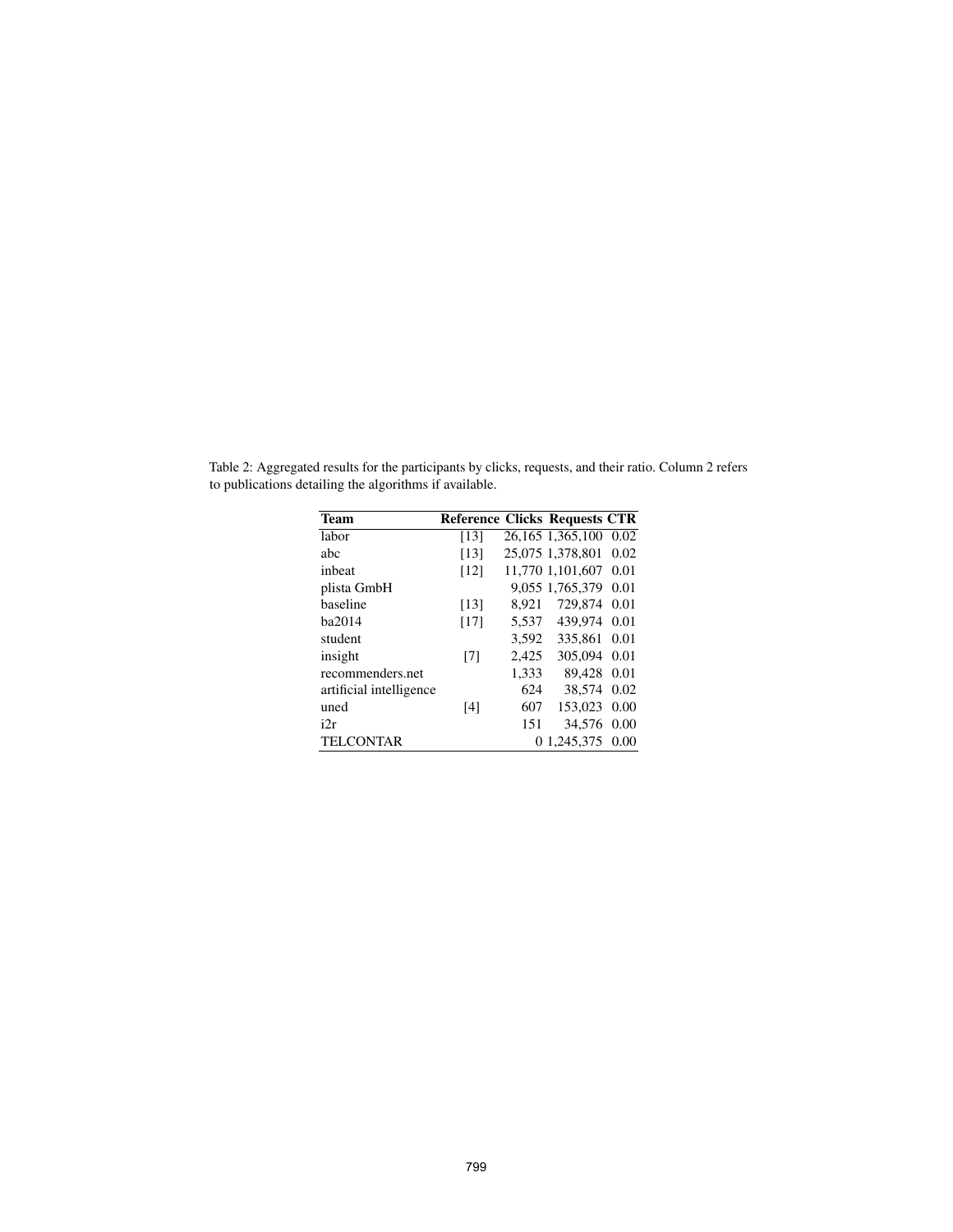## 4 Conclusion

*CLEF NEWSREEL* attempted to let participants evaluate their recommendation algorithms. Participants could evaluate their algorithm in two varying fashions. Task 1 offered a rich data set recorded through a one month period on 12 news portals. We removed time slots for evaluation purposes. Participants ought to predict which articles users would read during these held-out times. We received no contribution for this task. Task 2 enabled participants to evaluate their recommendation algorithms by interacting with actual users. Participants could deploy their algorithms on a server which subsequently received recommendation requests. This setting closely mirrors circumstances under which actual recommender systems operate. Participants struggled with the high volume of requests and the narrow response time limits. We observed that most-popular and most-recent approaches are hard to beat due to their low complexity.

### Acknowledgement

The work leading to these results has received funding (or partial funding) from the Central Innovation Programme for SMEs of the German Federal Ministry for Economic Affairs and Energy, as well as from the European Union's Seventh Framework Programme (FP7/2007-2013) under grant agreement number 610594.

## References

- 1. J. Bennett and S. Lanning. The netflix prize. In *KDDCup*, pages 3–6, 2007.
- 2. D. Billsus and M. J. Pazzani. Adaptive News Access. In P. Brusilovsky, A. Kobsa, and W. Nejdl, editors, *The Adaptive Web*, chapter 18, pages 550–570. Springer, 2007.
- 3. L. Cappellato, N. Ferro, M. Halvey, and W. Kraajl. Clef 2014 labs and workshops, notebook papers. In *CLEF 2014 Labs and Workshops, Notebook Papers*. CEUR Workshop Proceedings, 2014.
- 4. A. Castellanos, A. Garcia-Serrano, and J. Cigarran. Uned @ clef-newsreel 2014. In *CLEF 2014 Labs and Workshops, Notebook Papers*, 2014.
- 5. P. Cremonesi. Performance of recommender algorithms on top-n recommendation tasks categories and subject descriptors. In *Proceedings of the 2010 ACM Conference on Recommender Systems*, pages 39–46, 2010.
- 6. P. Cremonesi, P. Milano, and R. Turrin. User effort vs . accuracy in rating-based elicitation. In *6th ACM Conferene on Recommender Systems*, pages 27–34, 2012.
- 7. D. Doychev, A. Lawor, and R. Rafter. An analysis of recommender algorithms for online news. In *CLEF 2014 Labs and Workshops, Notebook Papers*, 2014.
- 8. A. Gunawardana. A survey of accuracy evaluation metrics of recommendation tasks. *Journal of Machine Learning Research*, 10:2935–2962, 2009.
- 9. J. L. Herlocker, J. A. Konstan, L. G. Terveen, and J. T. Riedl. Evaluating collaborative filtering recommender systems. *ACM Trans. Inf. Syst. (TOIS)*, 22(1):5–53, 2004.
- 10. F. Hopfgartner, B. Kille, A. Lommatzsch, T. Plumbaum, T. Brodt, and T. Heintz. Benchmarking news recommendations in a living lab. In *CLEF'14: Proceedings of the Fifth International Conference of the CLEF Initiative*. Springer Verlag, 2014. to appear.